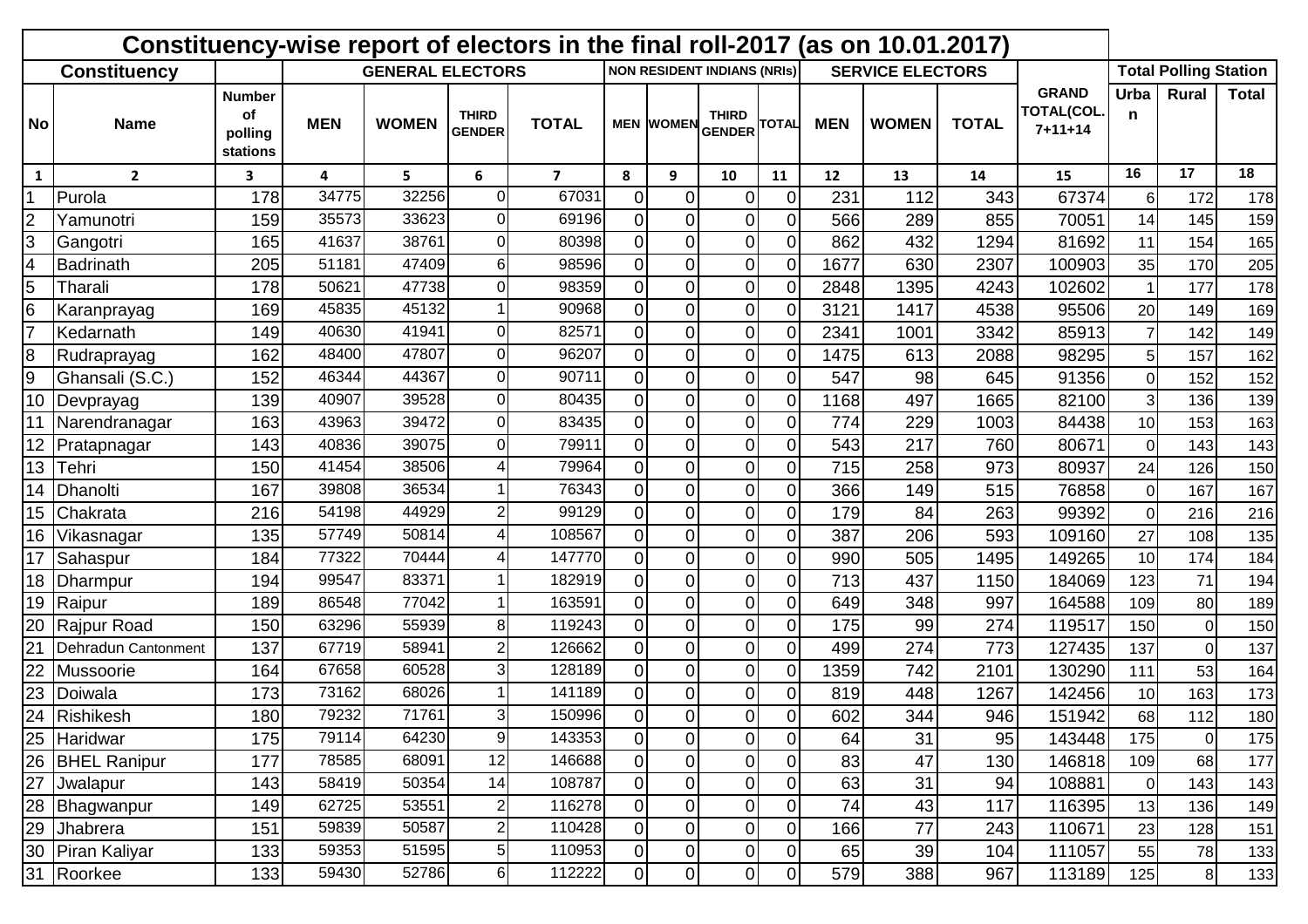| Constituency-wise report of electors in the final roll-2017 (as on 10.01.2017) |                       |                                            |                         |              |                               |                |                |                  |                                    |                |                   |                         |              |                                             |                          |                              |       |
|--------------------------------------------------------------------------------|-----------------------|--------------------------------------------|-------------------------|--------------|-------------------------------|----------------|----------------|------------------|------------------------------------|----------------|-------------------|-------------------------|--------------|---------------------------------------------|--------------------------|------------------------------|-------|
| <b>Constituency</b>                                                            |                       |                                            | <b>GENERAL ELECTORS</b> |              |                               |                |                |                  | <b>NON RESIDENT INDIANS (NRIS)</b> |                |                   | <b>SERVICE ELECTORS</b> |              |                                             |                          | <b>Total Polling Station</b> |       |
| No                                                                             | <b>Name</b>           | <b>Number</b><br>οf<br>polling<br>stations | <b>MEN</b>              | <b>WOMEN</b> | <b>THIRD</b><br><b>GENDER</b> | <b>TOTAL</b>   |                | <b>MEN WOMEN</b> | <b>THIRD</b><br><b>GENDER</b>      | <b>TOTAL</b>   | <b>MEN</b>        | <b>WOMEN</b>            | <b>TOTAL</b> | <b>GRAND</b><br>TOTAL(COL.<br>$7 + 11 + 14$ | Urba<br>n                | Rural                        | Total |
| 1                                                                              | $\overline{2}$        | 3                                          | 4                       | 5.           | 6                             | $\overline{7}$ | 8              | 9                | 10                                 | 11             | $12 \overline{ }$ | 13                      | 14           | 15                                          | 16                       | 17                           | 18    |
| 32                                                                             | Khanpur               | 168                                        | 72049                   | 62967        |                               | 135023         | $\Omega$       | $\Omega$         | 0                                  | $\Omega$       | 339               | 219                     | 558          | 135581                                      | 12                       | 156                          | 168   |
| 33                                                                             | Manglore              | 128                                        | 56247                   | 47336        | 19                            | 103602         | $\overline{0}$ | $\Omega$         | 0                                  | $\overline{0}$ | 114               | 50                      | 164          | 103766                                      | 38                       | 90                           | 128   |
| 34                                                                             | Laksar                | 123                                        | 51225                   | 43952        | $6 \,$                        | 95183          | $\Omega$       | 0                | $\overline{0}$                     | $\overline{0}$ | 57                | 24                      | 81           | 95264                                       | 19                       | 104                          | 123   |
| 35                                                                             | <b>Haridwar Rural</b> | 153                                        | 64073                   | 55964        | 8                             | 120045         | $\Omega$       | $\Omega$         | 0                                  | $\overline{0}$ | 97                | 54                      | 151          | 120196                                      | $\Omega$                 | 153                          | 153   |
| 36                                                                             | Yamkeshwar            | 167                                        | 43919                   | 39565        |                               | 83485          | $\Omega$       | 0                | $\overline{0}$                     | $\overline{0}$ | 2324              | 1006                    | 3330         | 86815                                       | Δ                        | 163                          | 167   |
| 37                                                                             | Pauri                 | 154                                        | 45659                   | 45916        |                               | 91576          | $\Omega$       | 0                | 0                                  | $\Omega$       | 2454              | 944                     | 3398         | 94974                                       | 18                       | 136                          | 154   |
| 38                                                                             | Srinagar              | 155                                        | 52109                   | 50172        | $\overline{c}$                | 102283         | $\Omega$       | 0                | 0                                  | $\Omega$       | 2051              | 890                     | 2941         | 105224                                      | 15                       | 140                          | 155   |
| 39                                                                             | Chaubattakhal         | 157                                        | 43660                   | 44332        | $\overline{0}$                | 87992          | $\Omega$       | 0                | $\overline{0}$                     | $\Omega$       | 3570              | 1156                    | 4726         | 92718                                       | $\Omega$                 | 157                          | 157   |
| 40                                                                             | Lansdowne             | 133                                        | 40434                   | 37920        | $\overline{0}$                | 78354          | $\Omega$       | $\Omega$         | 0                                  | $\Omega$       | 3347              | 1590                    | 4937         | 83291                                       | $\boldsymbol{\varDelta}$ | 129                          | 133   |
| 41                                                                             | Kotdwar               | 113                                        | 51036                   | 49470        |                               | 100507         | ΩI             | 0                | $\overline{0}$                     | $\Omega$       | 1626              | 758                     | 2384         | 102891                                      | 27                       | 86                           | 113   |
| 42                                                                             | Dharchula             | 152                                        | 41522                   | 42217        | $\Omega$                      | 83739          | ΩI             | 0                | 0                                  | $\Omega$       | 1644              | 954                     | 2598         | 86337                                       | 5                        | 147                          | 152   |
| 43                                                                             | <b>Didihat</b>        | 132                                        | 38634                   | 41255        | $\Omega$                      | 79889          | $\Omega$       | 0                | 0                                  | $\overline{0}$ | 2779              | 1204                    | 3983         | 83872                                       | $\overline{4}$           | 128                          | 132   |
| 44                                                                             | Pithoragarh           | 139                                        | 51272                   | 51481        |                               | 102754         | $\Omega$       | $\Omega$         | 0                                  | $\Omega$       | 2453              | 1069                    | 3522         | 106276                                      | 40                       | 99                           | 139   |
| 45                                                                             | Gangolihat            | 154                                        | 50467                   | 47627        | $\Omega$                      | 98094          | 0              | $\Omega$         | 0                                  | $\Omega$       | 2082              | 1032                    | 3114         | 101208                                      | 8                        | 146                          | 154   |
| 46                                                                             | Kapkot                | 172                                        | 47264                   | 46354        | $\overline{0}$                | 93618          | $\Omega$       | $\Omega$         | $\overline{0}$                     | $\Omega$       | 1867              | 1100                    | 2967         | 96585                                       | $\Omega$                 | 172                          | 172   |
| 47                                                                             | Bageshwar             | 177                                        | 55883                   | 53816        | $\Omega$                      | 109699         | $\Omega$       | 0                | 0                                  | $\Omega$       | 1817              | 951                     | 2768         | 112467                                      | 6                        | 171                          | 177   |
| 48                                                                             | Dwarahat              | 144                                        | 43416                   | 46142        |                               | 89559          | $\Omega$       | 0                | $\overline{0}$                     | $\overline{0}$ | 650               | 368                     | 1018         | 90577                                       | $\overline{0}$           | 144                          | 144   |
| 49                                                                             | Salt                  | 134                                        | 48332                   | 46710        | $\Omega$                      | 95042          | $\Omega$       | 0                | 0                                  | $\overline{0}$ | 356               | 223                     | 579          | 95621                                       | $\Omega$                 | 134                          | 134   |
| 50                                                                             | Ranikhet              | 133                                        | 40176                   | 38305        | $\overline{0}$                | 78481          | $\Omega$       | 0                | 0                                  | 0l             | 615               | 345                     | 960          | 79441                                       | 14                       | 119                          | 133   |
| 5 <sup>′</sup>                                                                 | Someshwar             | 139                                        | 43140                   | 41343        | $\Omega$                      | 84483          | $\Omega$       | 0                | 0                                  | $\Omega$       | 672               | 359                     | 1031         | 85514                                       | $\Omega$                 | 139                          | 139   |
| 52                                                                             | Almora                | 140                                        | 45149                   | 42526        | $\overline{0}$                | 87675          | 0              | 0                | 0                                  | $\overline{0}$ | 599               | 322                     | 921          | 88596                                       | 31                       | 109                          | 140   |
| 53                                                                             | Jageshwar             | 173                                        | 46808                   | 42746        | $\overline{0}$                | 89554          | $\overline{0}$ | 0                | $\overline{0}$                     | Οl             | 561               | 252                     | 813          | 90367                                       | 0                        | 173                          | 173   |
| 54                                                                             | Lohaghat              | 178                                        | 52733                   | 47645        | $\overline{0}$                | 100378         | ΩI             | 0                | 0                                  | $\Omega$       | 1176              | 564                     | 1740         | 102118                                      | 6                        | 172                          | 178   |
|                                                                                | 55 Champawat          | 142                                        | 45619                   | 41430        | $\Omega$                      | 87049          | ΩI             | $\Omega$         | $\overline{0}$                     | ΩI             | 963               | 521                     | 1484         | 88533                                       | 38                       | 104                          | 142   |
| 56                                                                             | Lalkuan               | 133                                        | 58240                   | 51913        |                               | 110154         | $\overline{0}$ | $\overline{0}$   | $\overline{0}$                     | $\overline{0}$ | 1005              | 542                     | 1547         | 111701                                      | 18                       | 115                          | 133   |
| 57                                                                             | Bhimtal               | 151                                        | 51464                   | 44213        |                               | 95678          | $\overline{0}$ | 0                | $\overline{0}$                     | $\overline{0}$ | 720               | 294                     | 1014         | 96692                                       | $\overline{7}$           | 144                          | 151   |
| 58                                                                             | Nainital              | 152                                        | 56925                   | 50238        | $\overline{2}$                | 107165         | $\overline{0}$ | $\overline{0}$   | $\overline{0}$                     | $\overline{0}$ | 598               | 279                     | 877          | 108042                                      | 42                       | 110                          | 152   |
|                                                                                | 59 Haldwani           | 163                                        | 74091                   | 65115        | $\mathbf{2}$                  | 139208         | $\overline{0}$ | $\pmb{0}$        | $\overline{0}$                     | $\overline{0}$ | 287               | 151                     | 438          | 139646                                      | 163                      | $\mathbf 0$                  | 163   |
| 60                                                                             | Kaladhungi            | 183                                        | 75304                   | 70516        | $\mathbf{2}$                  | 145822         | $\overline{0}$ | 0                | 0                                  | $\overline{0}$ | 1221              | 646                     | 1867         | 147689                                      | $\overline{7}$           | 176                          | 183   |
|                                                                                | 61 Ramnagar           | 132                                        | 56719                   | 51253        | $\mathbf{2}$                  | 107974         | $\overline{0}$ | $\overline{0}$   | 0                                  | $\overline{0}$ | 436               | 146                     | 582          | 108556                                      | 43                       | 89                           | 132   |
|                                                                                | 62 Jaspur             | 141                                        | 62576                   | 53013        | $\overline{0}$                | 115589         | $\overline{0}$ | $\overline{0}$   | $\overline{0}$                     | $\overline{0}$ | 152               | 41                      | 193          | 115782                                      | 48                       | 93                           | 141   |